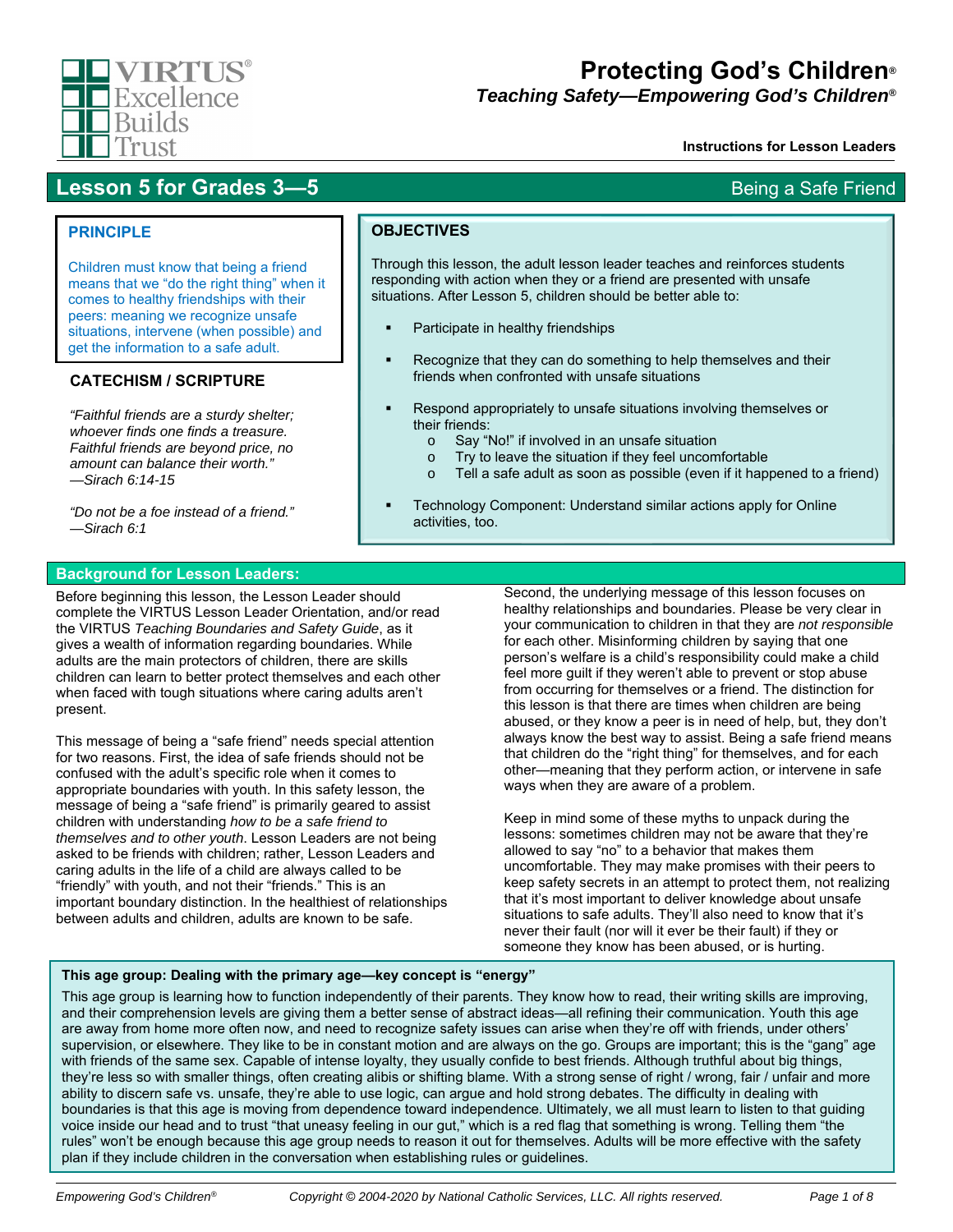#### **ACTIVITY OPTION #1: Play the (optional) introductory video as an icebreaker**

The introductory video for youth in this age range is designed to open a simple discussion about personal boundary safety. The brief video is not intended to be a substitute for the lesson itself. It's merely an introduction designed to "break the ice" and assist the transition of completing the interactive Lesson Activity Options. If the video is shown as an optional activity, please use in conjunction with one of the additional activity options, because discussion and practice are critical components needed to teach youth how to protect themselves. They learn best by "doing;" not just listening. Please communicate with your coordinator to obtain video access.

#### **ACTIVITY OPTION #2: Review and discuss key vocabulary words**

- **Private body parts**—those body parts covered by a bathing suit.
- **Saying "No"**—to say "no" means to refuse, deny, reject or express disapproval of. This word is used to express a boundary and communicate that you do not want something to happen or continue. [Let children know It's OK to say "No" to an adult if they make you feel scared or uncomfortable, or if they touch your private body parts.]
- **Rules**—a prescribed guide for conduct or action. We follow the rules to make sure we are safe—just like how we have a seatbelt rule to keep us safe in the car, or the safety rules before we cross the street. [For example, teach the child a simple rule for what to do if someone tries to touch him / her in an unsafe way, which is to say "No!", try to get away, and tell an adult as soon as possible.]
- **Uncomfortable**—experiencing discomfort that leaves one feeling uneasy, sometimes causing anxiety or feelings of nausea. [It might be a feeling in the "pit of your stomach" or it could be the hairs standing up on the back of your neck. You may freeze, want to fight or feel like running away from the situation.]
- **Confusing**—is something that is hard to figure out because it doesn't make sense, it is unclear or puzzling. To cause confusion is to cause an inability to think clearly or to be misleading. [An example is a big, messy knot—it can be confusing because it's hard to figure out where each part goes how to straighten it all out.]
- **Respecting boundaries**—we should have respect for ourselves, and respect for others. Respect for ourselves means we understand our dignity and value as a person, and work to create or maintain boundaries to protect ourselves. We feel upset or uncomfortable when someone doesn't honor our own boundaries, and we communicate with the right person if we need help. Respecting another's boundaries means you care about them, and won't do anything that would bring them harm, and that you communicate with the right person to get them help if they are being harmed by someone else. [Give children examples of respecting others, i.e. not calling people mean names, not hitting others, following rules at school or at home, stopping an activity when someone asks, letting an adult know when someone is in pain or hurt, etc.]
- **Safe friends and safe adults**—safe people won't hurt you without a good reason and won't intentionally confuse you. They listen to and consistently respect boundaries, and follow the rules. [Explain that a child may have many safe friends and adults. Give children examples of adult behavior that could hurt them, but may be necessary for the child's safety, i.e. medical exams, vaccinations, throat swabs, removing splinters, stopping a child from running into the road, etc.]
- **Unsafe friends and unsafe adults**—unsafe friends and unsafe adults put a child at risk for emotional, spiritual and physical harm. These are people who place a child in danger for their own purposes without concern for the welfare of the child. They also do not consistently listen to the parents' wishes or the child's boundaries. [Tell children we can know when someone is unsafe if they do not follow the rules or listen to our boundaries.]
- **Safe touches**—touches that have a good purpose, aren't intended to hurt and should be familiar. They're safe and can also be meant to keep you healthy, even if the person isn't known well, as long as the touches are appropriate for the particular relationship, such as when mom kisses your forehead at night, when you high-five your teammate, etc. [Avoid saying safe touches that *feel* good are "safe, loving or show someone loves you" since sometimes touches are safe and necessary, but can also hurt although they hurt for a good reason to keep children safe, such as stiches, a doctor shot or dental cleanings.]
- **Unsafe touches**—touches that are inappropriate, could be meant to hurt or scare, or are contrary to the touching rules. If unsure about a touch, ask a parent. [Unsafe touches include hitting, punching, tripping, kicking, spitting, touching private parts, etc.]
- **Secret**—something kept hidden, never told or unexplained. Secrets exclude others and have potential to harm, sometimes causing the person involved to feel frightened or uncomfortable. [For example, let children know that there are no secrets when it comes to personal and physical safety. Tell children it's wrong for an adult or another child to ask to keep a secret about safety—especially unsafe touches—because that's a way for people to get hurt. If an individual tries to make a child keep a secret or makes him / her feel frightened, the child must know to communicate this information right away to a parent or caring adult—and be reassured that the child will be protected regardless of threats or seeming consequences of "telling".]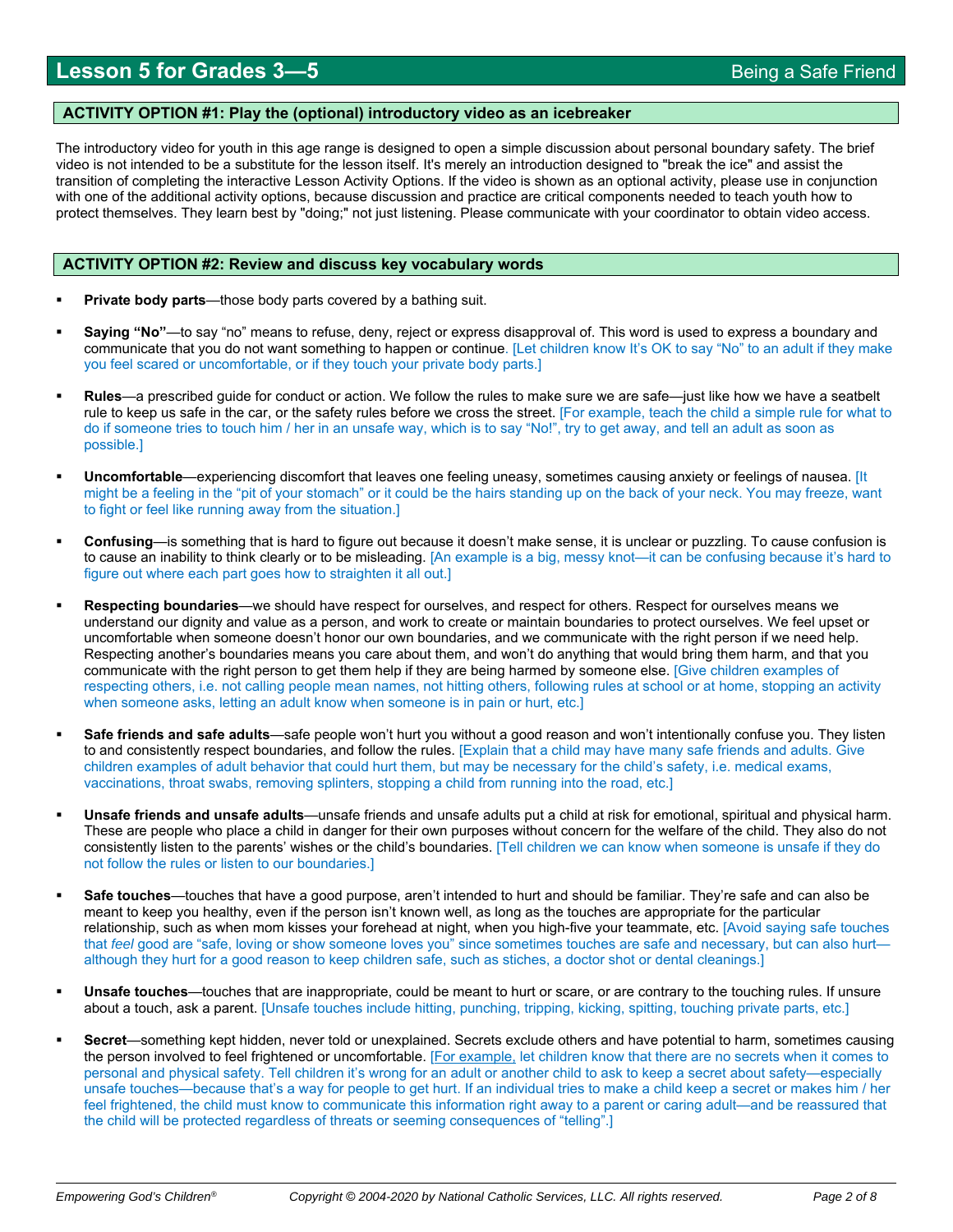- **Rude**—describes behavior where someone inadvertently or accidentally does or says something hurtful. Rudeness is usually unplanned, and not *intended* to hurt. [Examples include social awkwardness, such as burping into someone's face, cutting someone off, behaving narcissistically, having poor manners, bragging about an accomplishment, etc.]
- **Mean**—describes behavior where someone says or does something hurtful on purpose, once (maybe twice). The aim is to intentionally hurt, and is often motivated by anger. [Examples include putting someone down so the mean person looks/sounds better, making fun of how the person dresses or looks, insulting person's skills or intelligence or saying / behaving in an unkind way after a disagreement, saying things like: "why would you wear that, it looks terrible on you" or "you're so dumb, you should quit."]
- **Bullying**—is different from being rude or mean. It is cruel; the intentional, repeated exposure of negative and aggressive behaviors to a targeted person over time. The bully will say or do something intentionally hurtful, and keep doing it, without a sense of remorse. A key aspect is the ongoing pattern, involving an imbalance of power where the bully has more control or influence. [Examples include physical, verbal and emotional aggression, in-person and online; social exclusion, hazing others, spreading rumors or inappropriate content, cyberbullying, etc.]

#### **ACTIVITY OPTION #3: Thumbs Up or Down: Check In, Discuss the Truth & Recap the Facts**

- **Activity:** This is a 3-part activity. Children will have an opportunity to hear different scenarios involving safety and provide their initial reactions with a "thumbs up" or a "thumbs down." The Lesson Leader will quietly observe the responses. Then, a discussion will ensue, with the Lesson Leader emphasizing any areas that needed special attention. After having learned more about the facts surrounding "being a safe friend," children will hear the different scenarios again, and will be able to provide their reactions again.
- **Preparation:** In preparing for this activity, review all of the questions and answers ahead of time, and *Activity Option #2: Review and discuss key vocabulary words.*
- **Directions:** Assemble children in their seats with their heads down, and eyes closed. Tell them that you'll be going through an activity with a few parts. In the first part, you will ask them a few questions about safety. Direct children to hold up a thumb for an answer of (Yes) to the question and point down their thumb for an answer of (No). If they are unsure, they should place their hand palm down on the back of their head. Observe responses and make notes of any responses that will need future attention.
- **Discussion: PART 1: Check-in" component of Thumbs Up or Down.** For the first part of this activity, you'll simply be asking the youth these prior knowledge questions, making a mental note when there seems to be confusion or great diversity amongst the answers. Simple answers are provided below, just so that you will know what areas need fortification. The fortification will happen in Part 2 during the discussion component; only ask the questions in Part 1; do not yet address the *"Answer to be discussed in PART 3."*
	- 1. **Question for PART 1:** Is it our parents' responsibility to keep us safe and healthy?

*Answer to be discussed, in PART 3:* YES / THUMBS UP, parents and caring adults are responsible for the welfare and safety of children. Children can help protect others, too, because it's the right thing to do, but it isn't the child's job to keep anyone else safe—that's the job of the adult.

2. **Question for PART 1:** Do kids need to know about bicycle safety, like wearing a helmet?

Answer to be discussed, in PART 3: YES / THUMBS UP, while it's the adult's job to primarily protect children, youth can also be aware of how to be safe, too.

3. **Question for PART 1:** Is it OK for a kid to say "no" to an adult or friend if they don't feel safe or comfortable?

*Answer to be discussed, in PART 3:* YES / THUMBS UP, boundaries are important! And, it's OK to say "no," when you don't feel comfortable.

4. **Question for PART 1:** Is it OK if someone calls you "stupid" or other names, and doesn't make you feel good about yourself?

*Answer to be discussed, in PART 3:* NO / THUMBS DOWN, it's not OK for anyone to make you feel bad about yourself or call you names. This is an unhealthy relationship, and it's not OK to be in an unhealthy relationship. You deserve to be in a safe and happy friendship and relationship with others—especially with your friends and family members.

5. **Question for PART 1:** Does anyone have the right to harm your body by causing bruises, burns, bleeding, broken bones, or bites?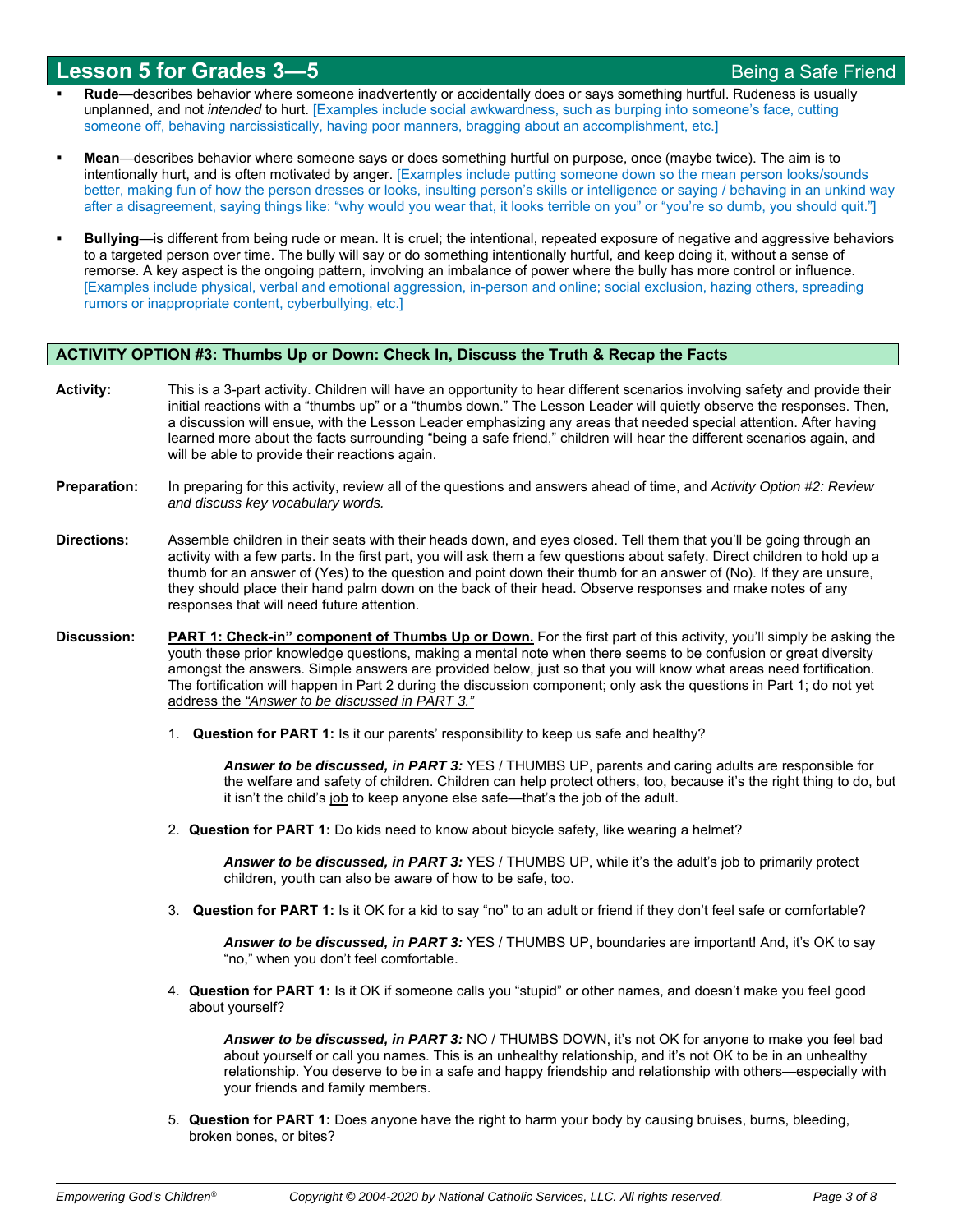*Answer to be discussed, in PART 3:* NO / THUMBS DOWN, no one has a right to cause you harm or put you in an unsafe situation—not even an adult; in fact, you have a right to be safe.

6. **Question for PART 1:** Are strangers the only people who hurt children?

*Answer to be discussed, in PART 3:* NO / THUMBS DOWN, no; strangers can hurt youth, and people we know, trust and love can hurt youth, too. Sometimes people hurt us, but they also tell us they love us, which can feel very confusing. Someone who is safe will never hurt you (or allow you to be hurt without a good reason, like removing a splinter to prevent an infection) or cause you to feel confused about a safe touch or action.

7. **Question for PART 1:** Do you have the *right* to tell an adult to stop if he or she is touching you in a way you don't think is okay?

*Answer to be discussed, in PART 3:* YES / THUMBS UP, boundaries are important! And, it's OK to say "no," when you don't feel comfortable. It's also important to try and leave the situation if you feel uncomfortable (or scared, or confused, or puzzled, or unsure, or if someone tries to touch your private parts), and then tell a safe adult as soon as possible (even if it happened to a friend).

8. **Question for PART 1:** Should you *tell* someone if physical abuse happened to you, like hitting you, pushing, or punching?

*Answer to be discussed, in PART 3:* YES / THUMBS UP, sometimes we have to be a safe friend to ourselves, too! That means, standing up for ourselves when we are hurt, or being abused, or even just feel uncomfortable, and getting the information to a safe adult.

9. **Question for PART 1:** Should you tell someone if the physical abuse happened to your friend, and they made you promise not to tell?

*Answer to be discussed, in PART 3:* YES / THUMBS UP; When we know (or feel like) there's an unsafe situation where a friend is hurting, we should always take that information to a safe adult, even if you promise your friend. It's safer to ask an adult for help when this happens. Tell a safe adult; ask for their help.

10. **Question for PART 1:** Should you tell someone if someone only threatened to hurt you—verbally or online)?

*Answer to be discussed, in PART 3:* YES / THUMBS UP, even just the "threat" of abuse can be just as bad as actual abuse. Sometimes we have to be a safe friend to ourselves, too! That means, standing up for ourselves when we know that someone is a problem, or when we are hurt, or being abused, or even just feel uncomfortable, and getting the information to a safe adult.

11. **Question for PART 1:** If a youth is hurt by someone, or abused, is it ever their fault?

*Answer to be discussed, in PART 3:* NO / THUMBS DOWN, no, it's never a youth's fault (nor will it ever

be their fault) if they or someone they know has been abused, or is hurting. [It's also not a youth's fault if an adult isn't taking care of them the way that they're supposed to, like giving them the food they need, or a blanket for sleeping when it's cold, etc.]

12. **Question for PART 1:** Is it OK to keep quiet about being abused if you also did something wrong, and are worried you might get into trouble?

> *Answer to be discussed, in PART 3:* NO / THUMBS DOWN, no, it's not OK to keep quiet about being abused, even if you're afraid you're going to get into trouble—even if you are afraid that you also did something wrong. It is never your fault, regardless of the circumstances, if you've been abused.

13. **Question for PART 1:** Do you have the courage to stand up for yourself or for a friend, and tell an adult when you're hurt, uncomfortable or being abused?

> *Answer to be discussed, in PART 3:* i. RESPONSE WILL BE SUBJECTIVE.

**Note:** This answer to whether or not children will have the courage to stand up for themselves or for a friend will be subjective, and dependent on the individual youth. The hope is that each child will say "YES" with THUMBS UP, because they will recognize that standing up for themselves when they are unsafe or when they *feel* unsafe, or even just uncomfortable, is the right thing to do, and the best way to "be a safe friend."

An important point for Lesson Leaders to recognize is that children may be aware that something unsafe or unhealthy is going on their own lives or in the lives of their friends, and they need to deliver that message to a safe adult. Emphasize that we bring these types of unsafe situations that are hidden or secretive, "out into the open."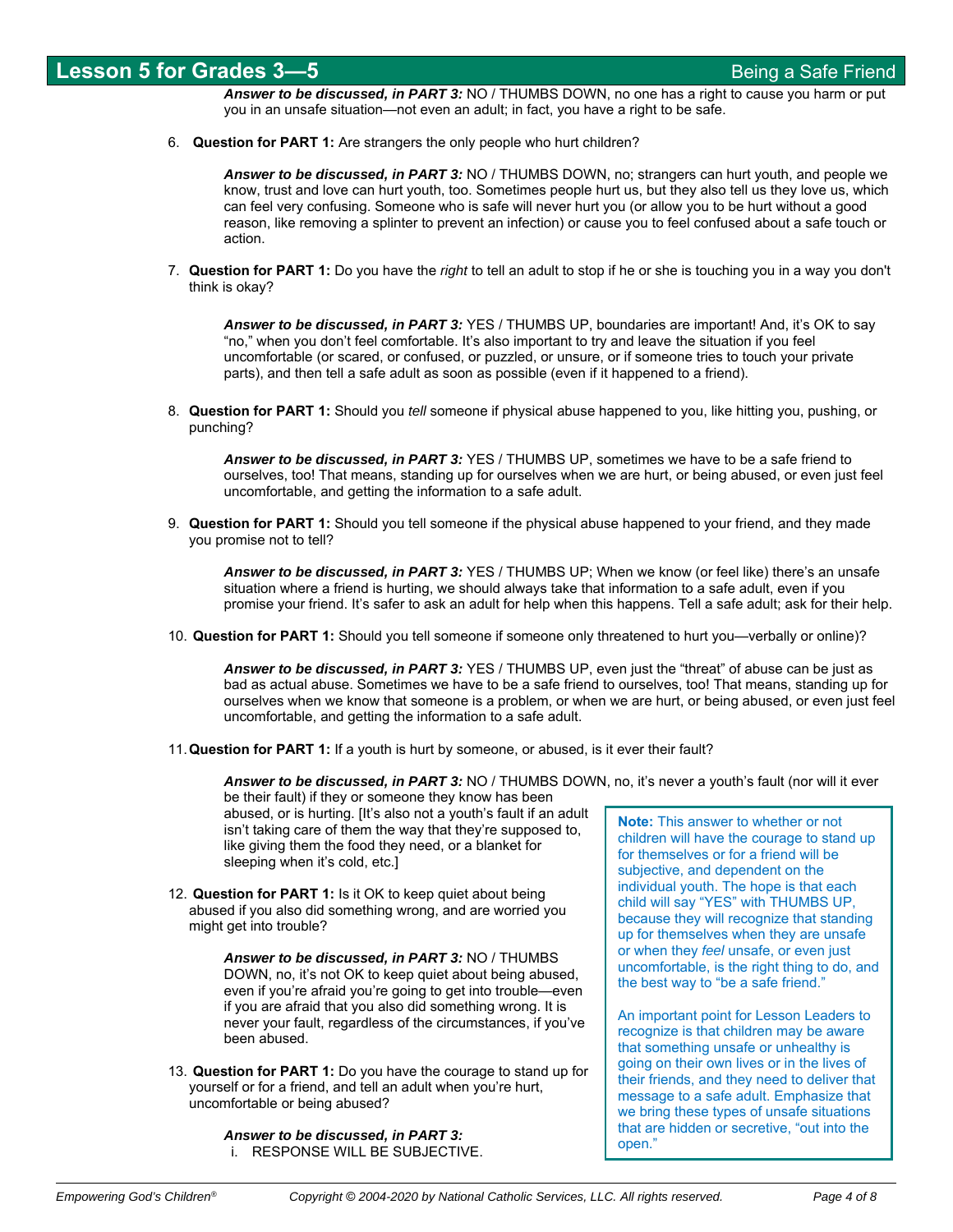ii. Explanation to give to the youth: Sometimes we have to be a safe friend to ourselves, too! That means, standing up for ourselves when we feel uncomfortable, or getting the information to a safe adult. The fact that you feel upset and uncomfortable is a good sign that you have to do something about it! When someone is hurting you or making you feel uncomfortable, regardless of whether it's from a friend, and regardless of what they've said to you to try and get you not to tell, you have to tell a safe adult about it as soon as you can. Even if the situation happened in the past, it's never too late to tell a safe adult!

**PART 2: "Discuss the truth" discussion component.** After all of the questions have been asked, the Lesson Leader will lead a discussion that goes through the following points:

- There are also people in our lives who are our safe adults. Safe adults are there to protect us, to listen to us, and get us help when we need it. It's a very important responsibility they have to protect us! Some of us know a safe person for sure, our school guidance counselor! Can you think of other examples of safe adults? (perhaps our parents, grandparents, other family, teachers, church employees, doctors when mom/dad are there, fire fighters, etc.)
- Kids can also be a "safe person" for others. This is called being a "safe friend." **As a kid, it's not your JOB (as kids) to protect others. It is not your responsibility, because you are kids.** But, when we do know that someone is hurt or hurting, then we **should try to help** by getting that information to a safe adult. Let's recap these really important points:
	- o Whose responsibility is it to keep kids safe? (ADULTS; it's the adult's job to protect kids)
	- o Can we, as kids, also help when we know there's a problem? (Yes, usually kids can help, too)
	- o How can we, as kids, help the most? (Take the information to a safe adult; a trustworthy person)
- Sometimes there are people in our lives who are not safe.
	- These are called unsafe adults. Unsafe adults don't follow our safety rules, and being around them can feel confusing. Sometimes they might hurt us. Sometimes we might just feel uncomfortable with what they are saying or doing, and it's important to pay attention to those feelings.
	- $\circ$  We can tell when someone is unsafe when they don't listen to our boundary rules, especially when it comes to "unsafe" and "safe" touches.
	- o Friends can be unsafe, too.
- Sometimes adults don't listen to kids—even ones who we thought were safe.
	- Have you ever had a situation where an adult doesn't listen to you? (You have a right to be safe. Your friends have a right to be safe. If you know that there's important information about safety, adults should listen to you. If a safe adult isn't listening to you, take the information to another safe adult. Keep taking the information to a trustworthy person, and may a different trustworthy person, until you feel that you've been heard.)
- In our communities, homes, schools, and friendships, sometimes we know that someone is really sad or that someone is hurt, or that they are unsafe. When our family or friends are hurt, there are different ways we can help them, depending on the situation.
	- $\circ$  For example, what is the first number to call if you are home alone with an adult and they fall and get really hurt? (You can always call 911 to get help from safe people)
	- o Or, maybe your good friend told you that someone at home hit them, or hurt them. In these cases, you can still call 911, or you can also tell your safe adult to get help. It's the adult's job to keep kids safe.
- Sometimes we are around people who make us feel sad, nervous, or confused. They might try to touch us in our private parts, and may not listen to us when we say "no." This is not a safe person.
	- o If this happens to you, whom should you talk to? Talk to a safe adult, as soon as you can.

**PART 3: "Recap the Facts" component.** After discussing the elements in PART 2, go through the initial questions *again* from PART 1, and ask children the same questions; this time they can have their heads up and can verbally say "yes" or "no" if they'd like to participate. Alternatively, you can let them know they can "shout" the answers if they'd like!

Recap the reason why the answer should be "YES / THUMBS UP" OR "NO / THUMBS DOWN." The rationale is listed within the subsection responses. Special consideration will be made for the final question.

#### **ACTIVITY OPTION #4: In-person and Online Scenarios: What do I do?**

**Activity:** Children will have an opportunity to evaluate different scenarios and think through possible alternatives and potential outcomes of different decisions. A discussion will ensue, along with role playing options.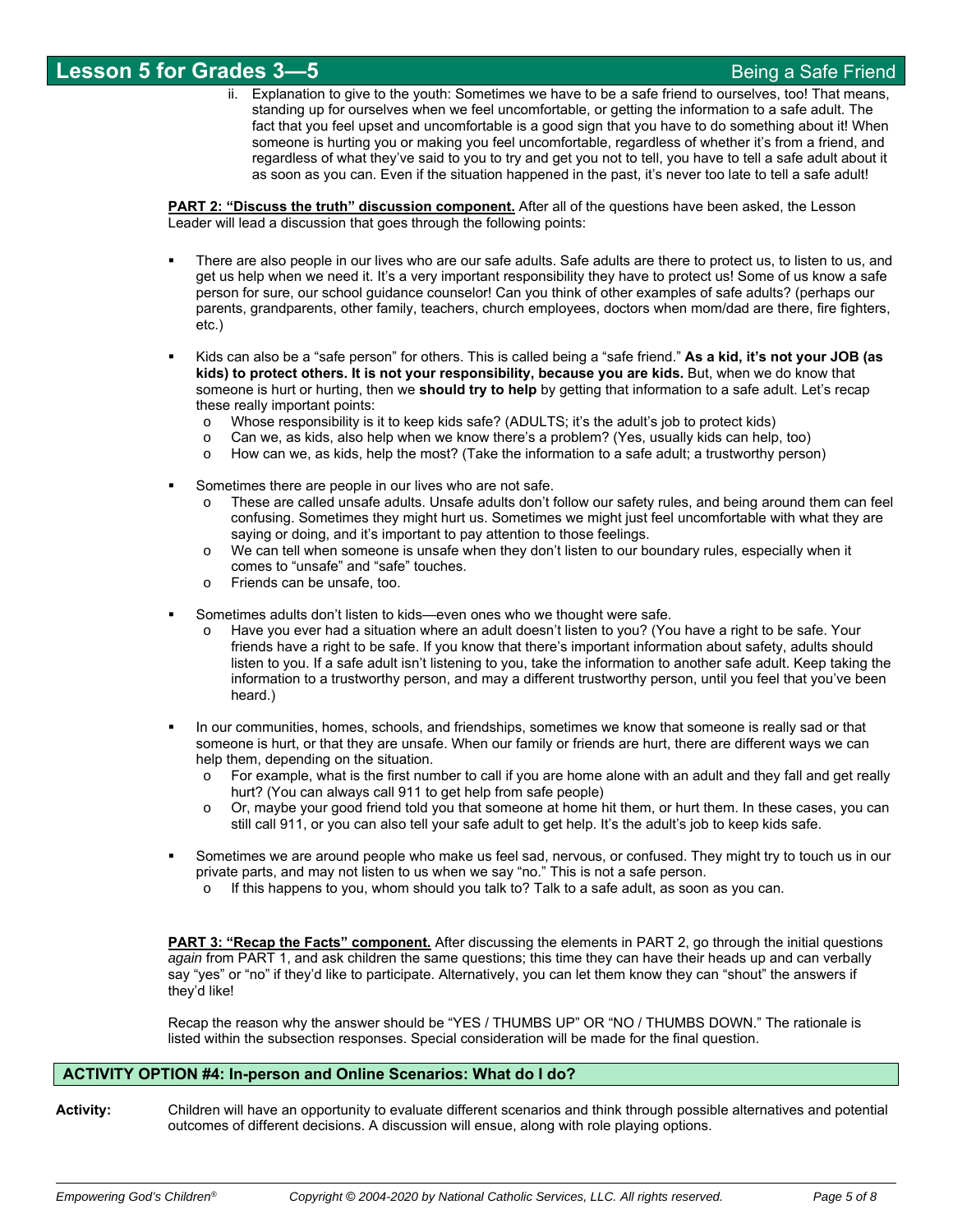|                     | <b>Lesson 5 for Grades 3-5</b>                                                                                                                                                                                                                                                                                                                                                                                                                                                                                                                                                                                                                                                                                | Being a Safe Friend |
|---------------------|---------------------------------------------------------------------------------------------------------------------------------------------------------------------------------------------------------------------------------------------------------------------------------------------------------------------------------------------------------------------------------------------------------------------------------------------------------------------------------------------------------------------------------------------------------------------------------------------------------------------------------------------------------------------------------------------------------------|---------------------|
| <b>Preparation:</b> | In preparing for this activity, review all of the questions and answers ahead of time, and Activity Option #2: Review<br>and discuss key vocabulary words.                                                                                                                                                                                                                                                                                                                                                                                                                                                                                                                                                    |                     |
|                     | Depending on the size and age group, the Lesson Leader may make small groups and give each group the<br>scenarios, or the Lesson Leader may engage the entire large group in the same discussion.                                                                                                                                                                                                                                                                                                                                                                                                                                                                                                             |                     |
| <b>Directions:</b>  | Assemble children in a circle so they are facing each other to have this discussion. The Lesson Leader will read each<br>scenario to the group, and then the group will brainstorm solutions to the problem by reflecting and responding to the<br>questions. Be sure to emphasize that students should think through alternatives before taking action. Then have<br>children puzzle through and predict the possible outcomes of each action. By the end of each scenario, the group<br>should come to a consensus of the "right thing to do" and have an idea of how they could also do the "right thing" in a<br>similar situation with role playing and reasoning through the problem.                   |                     |
| <b>Discussion:</b>  | The Lesson Leader will lead discussions on each of the scenarios, involving youth as much as possible.                                                                                                                                                                                                                                                                                                                                                                                                                                                                                                                                                                                                        |                     |
|                     | <b>SCENARIO #1: What do I do when I am late?</b> BACKGROUND: This is a scenario where the youth have to work<br>through the fear of doing something wrong, and then dealing with how to communicate when they feel afraid and/or<br>guilty. This is important when dealing with boundaries and communicating with safe adults, because sometimes<br>children do not communicate about important matters if they feel that they did something wrong or are going to get<br>into trouble. This scenario helps them to work through these types of feelings ahead of time, and to understand the<br>importance of a safe adult.                                                                                  |                     |
|                     | Say: Gina is supposed to be home before dark. She's already late, and is afraid her mom will be really mad at her<br>and that she will get into trouble. If she takes a shortcut through the vacant lot/backyards of the neighborhood, she<br>will get home faster. But, her mom has told her never to go through those areas alone or in the dark. She also<br>remembers that her friend told her that one time a guy showed him her private parts there—but made her promise not<br>to tell anyone. They never told their parents about it.                                                                                                                                                                 |                     |
|                     | How do you think Gina felt when she realized that she was late?<br>٠<br>Why did her mom tell her not to go through the vacant lot/backyards alone? What are the dangers?<br>٠<br>Could there still be risk if Gina went with someone else? (yes)<br>٠<br>What do you think her mother will say when she gets home?<br>٠<br>Will using the shortcut help?<br>٠<br>Have you ever been late? What happened?<br>٠<br>Should Gina have talked to her mom, or another safe adult, about when her friend had a guy show his private<br>٠<br>parts to her? Should Gina have promised that in the first place? Even though she did promise already, is it too<br>late to tell her mom, or another safe adult about it? |                     |

**Follow-up discussion / Encourage the verbalization of role playing:** Discuss with the students the outcomes of being late or taking the shortcut. Is it worth the risk of taking the shortcut? What would you say to your parent if you got home late? What could have been done differently?

**Special elements to consider and reiterate to the youth:** Sometimes we feel afraid to do the right thing, or talk to safe people when we feel like we're going to get into trouble. When it comes to your safety and your boundaries, and safe and unsafe touches, you must always communicate that information to a safe adult—even if it's possible that you feel guilty, or as if you're going to get into trouble. Even if it happened a long time ago, or if it's still happening. Or, if it hasn't happened yet, but you suspect it will, soon. Do this also for a friend.

It's not OK to keep quiet about being abused, even if you're afraid you're going to get into trouble—even if you are afraid that you also did something wrong. It is never your fault, regardless of the circumstances, if you've been abused.

**SCENARIO #2: What do I do when someone is at the door?** BACKGROUND: This is a situation where it may be very hard for some youth because they may be worried that they are coming across as being "rude" or "mean." In some cases, they will not uphold their own personal boundaries in favor of not being rude to the other person. Instead, you want youth to uphold their boundaries no matter what, especially when they feel uncomfortable. Children do not have control over the type of lock on a door or whether there is a "peephole," or way to see who is at the door, but all need to practice responses for their particular home situation. It would be good if children were never left alone, but it is unrealistic not to prepare them for the eventuality that they may have to answer the door when there are no adults around. Children must learn to decide whether or not to open the door based on the rules of the home. Parents might instruct children not to open or answer the door at all.

**Say:** Juan is home alone. Juan's parents have a very specific rule about answering the door, they say that he is not allowed to answer it when they aren't there. The doorbell is ringing. The person has been there for a while, and Juan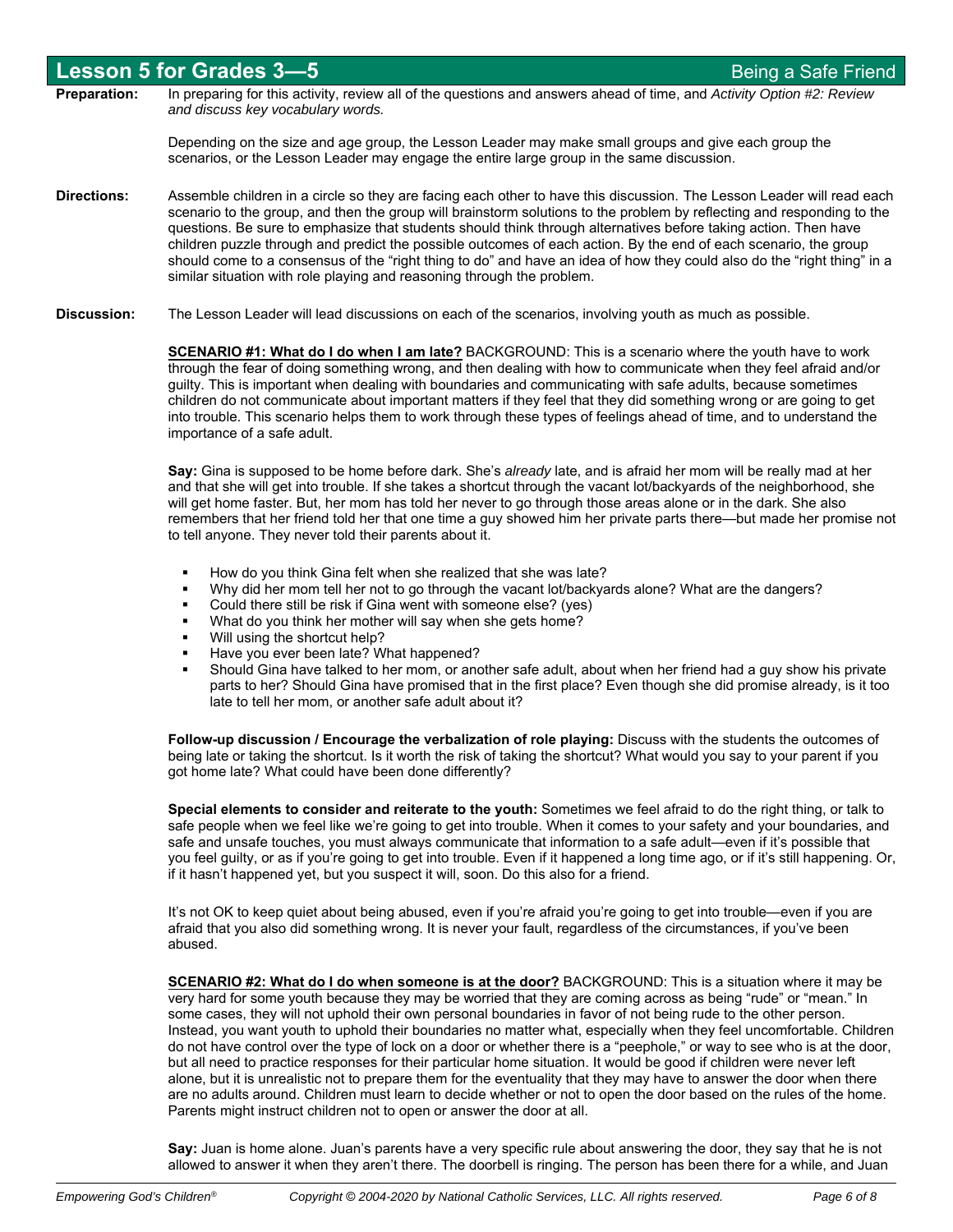feels like the person knows he's there. Should Juan open the door? Why or why not? What should he do, peek through the hole and say, "Who is it?" Or, should he ignore the bell? Or something else?

- How do you decide who to let in?
- What if the person at the door is the next-door neighbor?
- What if the person at the door is a repair person? How would you know it was really a repair person?
- What if your parent said that no one could come over, not even friends, but the person at the door is a friend? Should you open the door?
- What if the person at the door is a family member? Does the rule still apply? (yes; the rules and boundaries always apply unless your parents have stated otherwise; contact your parent and ask them if there are any exceptions.).
- How would the rules change if your parent were actually home, but were really busy and didn't realize the doorbell was ringing and told you not to bother them for any reason?

**Follow-up discussion / Encourage the verbalization of role playing:** Discuss with the students what their own personal rules are at home for answering the door and letting people in, and what are some things that they can say based on what the actual rule is in that particular house. Some options for role-playing: the child may say, "My mom doesn't allow me to open the door. She is busy. May I take a message?" Or, the child may say to themselves, "I am not allowed to answer the door. I am not going to go to the door at all. I am going to stay here in my room, and contact my mom that someone is at the door." Or, there may be other rules that the Lesson Leader can ask of the group, and invite their participation.

**Special elements to consider and reiterate to the youth:** Note that there may be some variation across cultures and individual students, but that the important element is to uphold the boundary when there is a rule, and to let the children know that they can always place a boundary when they don't feel comfortable. Also, we can't always tell if someone is safe or not JUST BASED on the way that they look; instead, we pay attention to our boundaries and whether they uphold our boundaries and respect the rules our parents set.

#### **SCENARIO #3**: **What do I do when someone says things online that start to make me feel uncomfortable?**

BACKGROUND: This is a similar situation to the previous scenario, except that in this instance, it's much more likely that the youth does not know exactly who the other person is when online (vs. potentially being able to see them behind a door). The irony is that depending on what personal information the youth provides through the Internet, the youth may be "opening the door" to a stranger in a variety of ways. Sometimes it's harder to evaluate safety when online.

**Say:** Jane and her friend were home at Jane's house, online, when someone starts to message Jane. The boy says he knows her and that they are friends. He seemed really nice at first, which is why Jane talked to him. Then he started to become mean, and sent her images of naked people; stuff that Jane knows she isn't supposed to see. Then the boy says that if she doesn't do what he wants her to do, then he is going to hurt her dog and say mean things about her at school. Jane is uncomfortable and afraid. Jane wants to do what he wants because she loves her dog, and she feels guilty, too, because she knows she wasn't supposed to talk to people she doesn't know, online. She makes her friend promise not to say anything about it to anyone.

- Is it possible the boy really Jane's friend? (NO, friends don't treat each other this way)
- Does Jane really know who the person is? (NO, not necessarily, sometimes it's very difficult to know exactly who the person is)
- If Jane doesn't actually know the person, how is it possible that the person could have known information about her? (Perhaps her profile image, any other associated images with her account, her account name may have revealed information about her, her friends' accounts may have pictures of her and descriptions, her pictures may show her school image or mascot or colors, she may have information showing in the background, etc.)
- Was Jane safer at home because she was with her friend? (Not necessarily, this could give a false sense of security)
- Should the friend keep her promise to Jane, to not tell anyone about what happened?

**Follow-up discussion / Encourage the verbalization of role playing:** Kids can also be a "safe person" for others. This is called being a "safe friend." As a kid, it's not your JOB (as kids) to protect others. It is not your responsibility, because you are kids. But, when we do know that someone is hurt or hurting, then we should try to help by getting that information to a safe adult. Let's recap these really important points:

- Whose responsibility is it to keep kids safe in this scenario? (ADULTS; It's the adult's job to protect kids)
- Can you, as kids, also help when we know there's a problem? (Yes, usually kids can help, too)
- In this scenario, how can kids help? What should the friend do? (Take the information to a safe adult; a trustworthy person)